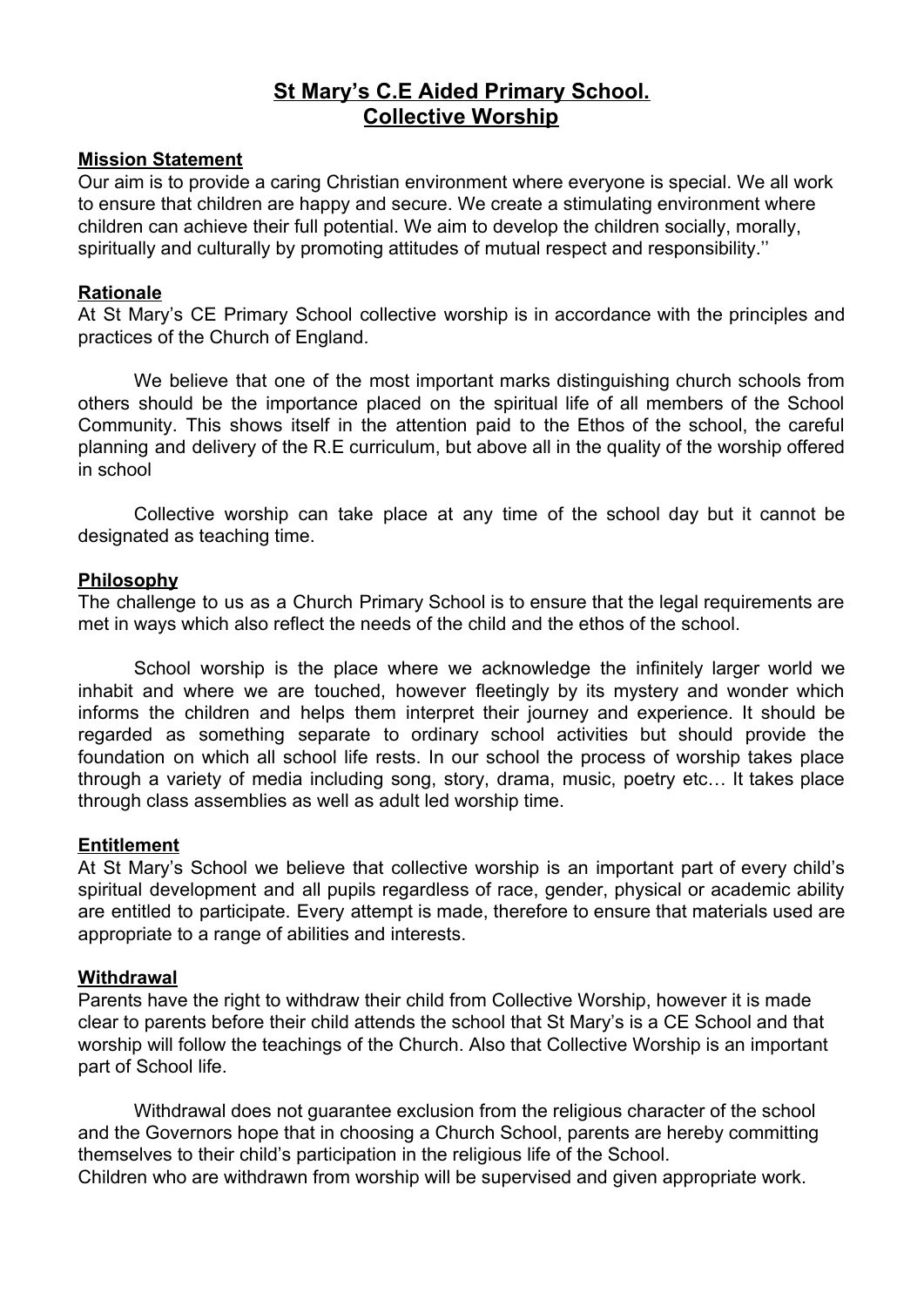## **Aims:**

Collective Worship in St Mary's CE school will:

- Meet the legal requirements.
- Highlight and nurture the spiritual dimension through experience of worship.
- Be an experience which is enjoyable, meaningful and educational value to all its pupils.
- Enable pupils to make use of silence as a time for reflection, contemplation, mediation and prayer.
- To celebrate and express those Christian beliefs and values which bind all within the School Community.
- Enable pupils to become aware of the many questions which relate to life.
- Provide a common focus for the school and community.
- Celebrate achievements, special occasions and special events in relation to individual pupils within school, to the school and to the wider Community.
- Explore and share the beliefs of others.
- Encourage respect and care for God's creation.
- Allow children an opportunity to appreciate the use of symbolism and religious language to express feelings and belief.

## **Objectives**

Collective worship in St Mary's will be a stimulating and enjoyable experience in which children can develop their own beliefs, values and attitudes. We intend to achieve this by providing children with opportunities to:

- Develop a sense of awe and wonder at the world around them.
- Develop a spiritual dimension to their lives and personal relationships.
- Experience thanks giving and to enjoy the unity which derives from sharing love, joy, hope, friendship, acceptance, anguish, fear and forgiveness.
- Develop awareness and concern for the needs of others as well as personal needs.
- Encounter beliefs, prayers, symbols and songs from the Anglican tradition in an appropriate manner.
- Reflect on and think more deeply about important issues.
- Respond through active involvement in the presentation of worship or through listening to and joining in the worship offered.
- Celebrate the Festivals and Saints days of the church year.
- Share in church life and Christian practice.
- Affirm values and commitment and re-inforce positive attitudes throughout the School.

# **Staff Development**

Training is provided from a number of providers including: LEA, Diocese, National Society.

## **Special Educational Needs**

Collective Worship at St Mary's is totally inclusive. All ages and abilities are provided for in planning and delivery of Collective Worship.

# **Links with Spiritual Development**

Collective Worship can contribute to spiritual development as follows:

- It can celebrate all that is good and express thankfulness for the joy of being alive.
- It can provide an opportunity to reflect on experience and to search for meaning in that experience.
- It can stimulate a sense of awe and wonder.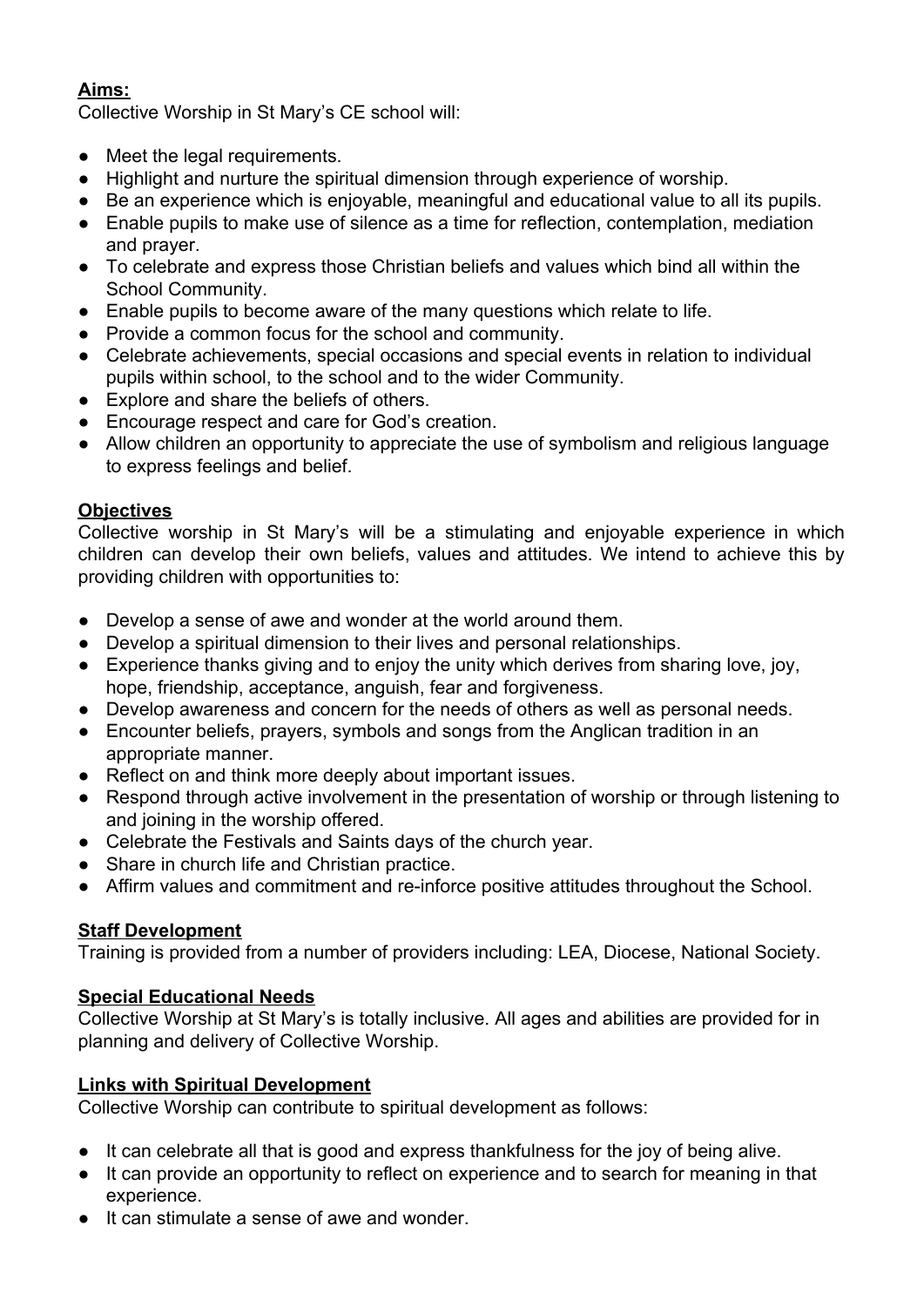- It can give time for silent reflection and exploration of inner space.
- It can provide opportunities for pupils to share what is meaningful and significant to them, including the 'darker' side of life.
- It can help value a non-material dimension to life.
- It can give time for reflection on their own beliefs and values, and those of others.

## **Collective Worship can contribute to Moral Development as follows:**

- It can help promote an understanding of the difference between right and wrong.
- It can promote respect for people and property.
- It can help pupils to appreciate how their actions can affect others.

## **Collective Worship can contribute to Social Development as follows:**

● It gives the opportunity to celebrate together.

## **Collective Worship can contribute to Cultural Development as follows:**

The celebration of own and others' religious and cultural traditions.

## **Assessment and Review/Evaluation**

The acts of worship will be evaluated by the headteacher and staff on a termly basis. Worship will be monitored to ensure that:-

- Agreed and planned content is being covered.
- A variety of approach and methodology are used.
- High standards and quality are maintained.
- Staff have been well supported by the worship team headteacher, worship co-ordinator and school clergy.
- Worship has been led by a variety of leaders.
- Evaluation of parent and pupils reactions.

# **Equal Opportunities**

Our school worship is about sharing what is meaningful and significant in our lives. It is about sharing common concerns and responsibilities and developing positive attitudes and values. It is about affirming the equality of each individual in God's sight, whatever a child's gender, ethnicity, physical or mental ability.

# **Guidelines**

The timing and organisation of collective worship can be flexible – it may take place at anytime of the school day. Sometimes Collective Worship can be a single act of worship for all pupils or separate acts for pupils in different age groups. It always reflects the broad traditions of Christian belief and is wholly Christian in character.

The content of daily Collective worship at St Mary's Aided school is Christian, following the church calendar with one worship a week concentrating on achievement and particularly concerning social and moral development.

# **Objectives of our Acts of Worship**

- To provide opportunities for silence, for reflection, for experiencing and expressing awe and wonder
- To contribute to each child's spiritual development
- To emphasise our Christian identity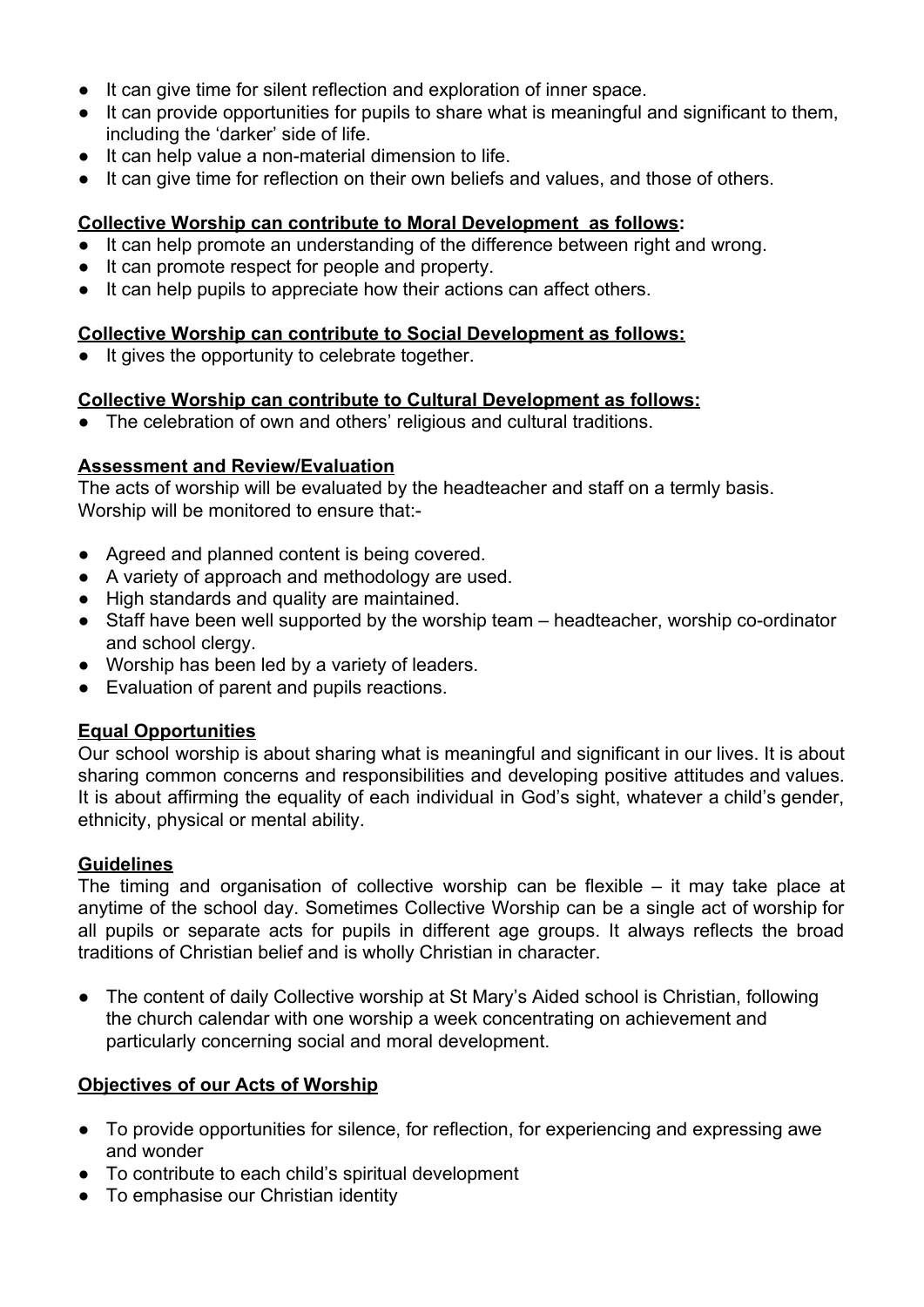- To provide opportunities for individuals, groups and classes to present all or part of Collective Worship.
- To develop contacts with our parish, involvement of the clergy in worship.
- To encourage sensitivity towards other people's beliefs and values.
- To participate in praise to God by providing opportunities to celebrate in songs, hymns, readings and other ways.

## **Content**

The children are expected to come into the hall, or other worship area, quietly. Music is used to help create a reflective atmosphere. The title of the music and the composer is displayed for the children. A candle is lit and there may be other objects to act as a focus for the children.

There will be times when the worship is quiet, contemplative and serene and at other times it will involve loud music, laughter and dance. A balanced programme will provide a varied format of prayers, readings, songs, drama and other activities as well as drawing on the wealth of liturgical material which is part of the Christian tradition of worship. The Bible is used as a source book for inspiration and learning. A clear end to the time for worship is indicated by the worship candle being extinguished. Any 'assembly' notices or announcements are kept separate from worship.

## **Collective Worship follows the pattern of the Anglican year.**

Components:

- Story:- from Christianity, other faiths, novels, storybooks, children's fiction, biographies, true life.
- Music:- Song traditional, hymns, carols, folksong, children's songs
	- recorded music anything and everything
	- performance as accompaniment 'recital'
- Drama, dance:- prepared and improvised
- Art:- slides, picture, sculpture
- Prayer:- formal, traditional Lord's Prayer, prayers learnt or listened to from the Christian tradition, collects, Celtic, other school/pupil prayers arising from work or thoughts prepared in advance or elicited during worship
	- silence, meditation, reflection
- Pupil involvement:- taking a lead, musical, drama and role play.
- Prayers are also said in the classrooms at the end of the morning (grace) and at the end of the day.

## **Organisation and Management**

The governors, in consultation with the worship co-ordinator are responsible for Collective Worship. Worship is co-ordinated by the headteacher and is led by members of staff, local clergy and visiting leaders.

Worship takes place in school every day and in church on special occasions.

## **Planning and Record Keeping**

The planning sheet is completed termly in consultation with the staff and clergy. The themes used are linked with the curriculum wherever possible and take into account the church calendar and changing seasons.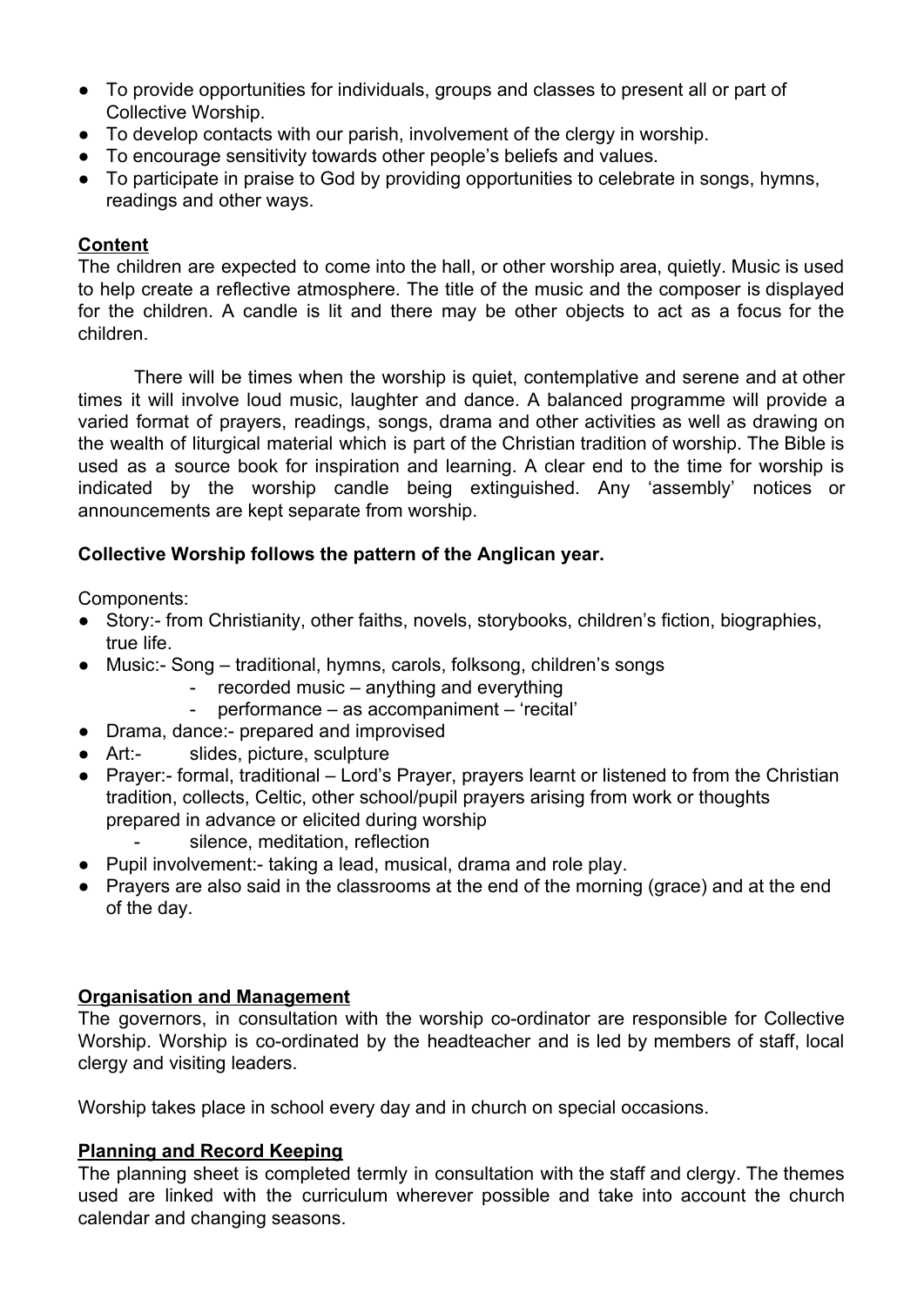Records are kept of all acts of worship and comments recorded to evaluate the worship. The worship team meets termly to evaluate the topics.

#### **Visiting Speakers**

Visitors bring different perspectives into the school and they can participate by:

- Leading the worship
- Introducing their charity work
- Providing a personal viewpoint on faith and life issues
- Linking the school to the community

Visiting speakers are encouraged to lead worship, if appropriate. Speakers are made aware of the school policy on Collective Worship, arrangements agreed with the headteacher and the content agreed.

The vicar provides guidance to American Christian students when they visit school.

Visitors will therefore know the parameters in which they can work and know what exactly is required of them. These may include:

- The theme of the week
- Freedom with the format of worship
- Attendance at a previous worship
- A brief on ages and background of pupils
- Duration of time of worship
- Equipment and resources available

## **Resources**

Books, resource material, candles, cross, prayer books and hymn books are available to anyone leading worship. These resources are kept in the resource room. Music and words may be copied in accordance with Christian Copyright Licence which is displayed in the school office.

There are three dedicated Sunday Family Services – Leavers', Christingle and Education Sunday.

The school also visits St Mary's Church for services at Christmas, Easter, Harvest, end of the summer term and other special occasions; children, staff and the vicar prepare these services. Year 6 attend the Leavers Service in Durham Cathedral to share worship with other Diocesan schools; this is led by the Diocesan Board of Education.

# **SUBJECT AREA: COLLECTIVE WORSHIP**

## **NAME OF CO-ORDINATOR: Mrs E Robertson**

The following responsibilities form part of the role of co-ordinator for Collective Worship

- Taking responsibility for planning, recording and evaluation of acts of worship.
- Developing and organizing a resource bank of books, artefacts, music and visual aids and the ordering of these items.
- Playing a lead in managing the Collective Worship team and co-ordinate planning.
- Monitoring and reviewing acts of worship.
- Will ensure the provision of INSET for members of staff.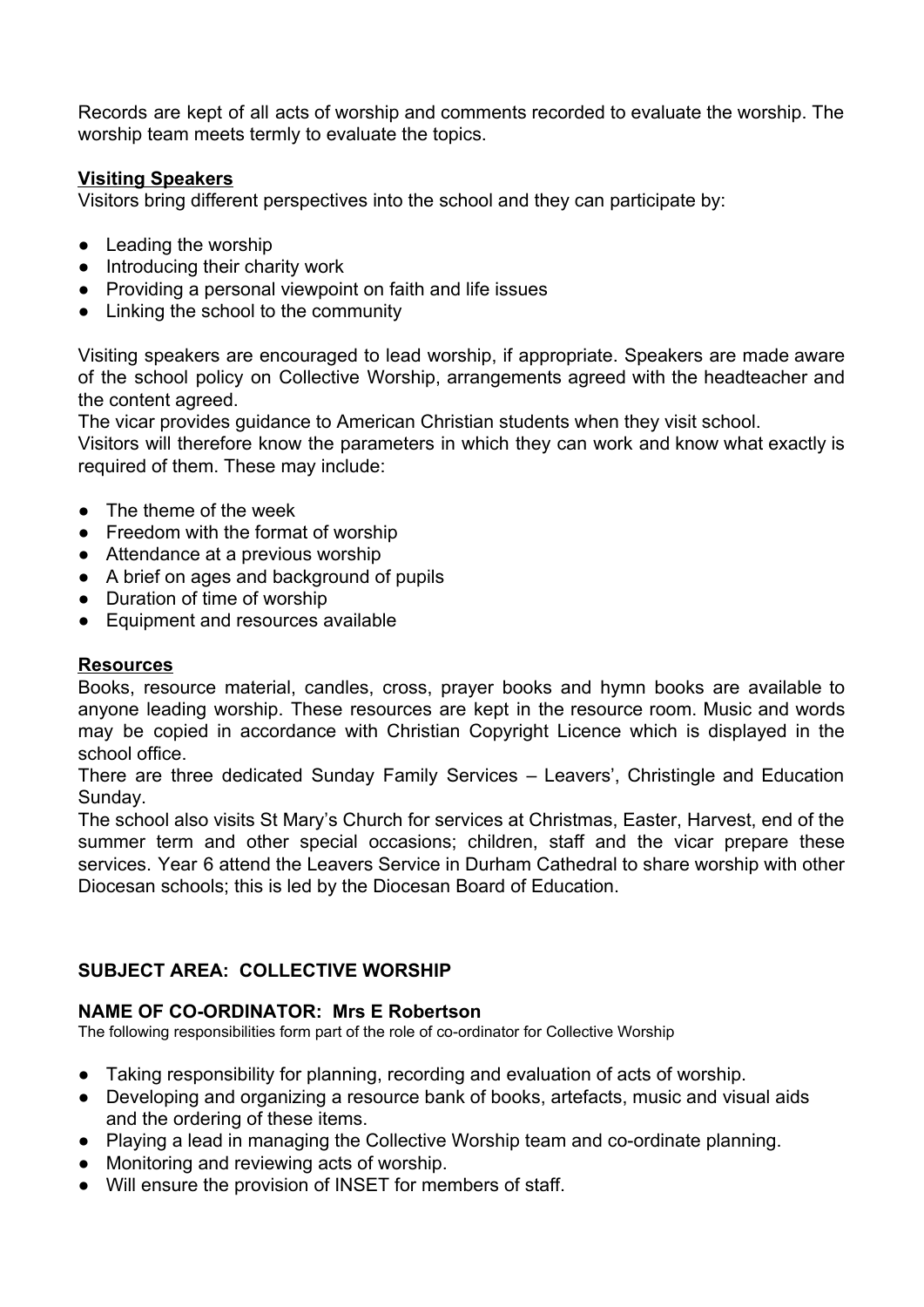- Developing and updating Collective Worship so that policy reflects practice and is kept up to date with current changes.
- Will keep up to date by attending courses and reading current literature.
- Ensure all acts of worship include essential elements such as stillness, reflection, opportunities for spiritual development and meet legal requirements.
- Will ensure provision is made for children who are withdrawn from Collective Worship.
- Develop links with clergy and local church.
- To take a leading role in organizing special events of worship
- Providing various points of focus for worship and ensuring care of the worship table.
- Reporting to the Governing Body on Collective Worship.
- Assisting with preparations of the School Improvement Plan in relation to Collective Worship

This job description may be amended at any time after discussion, but in any case will be reviewed annually.

| <b>DAY</b>     | <b>PARTICIPANTS</b> | <b>LEADER</b>                   | <b>TIME</b>   |  |
|----------------|---------------------|---------------------------------|---------------|--|
| <b>MONDAY</b>  | WHOLE SCHOOL        | A member of St Mary's<br>Church | 10.15-10.30am |  |
| <b>TUESDAY</b> | WHOLE SCHOOL        | A member of staff               | 10.15-10.30am |  |
| WEDNESDAY      | WHOLE SCHOOL        | Mrs E Robertson                 | 10.15-10.30am |  |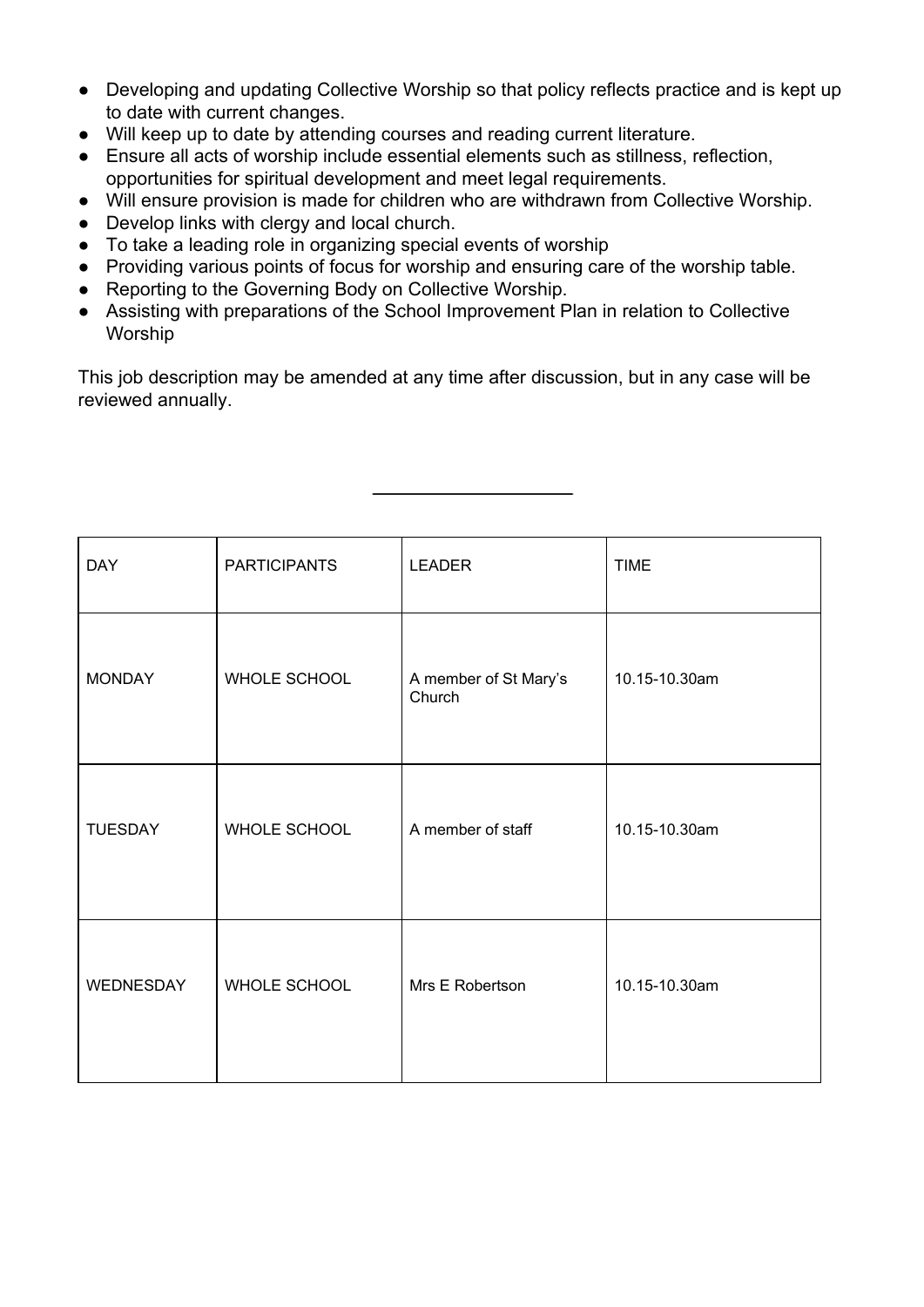| <b>THURSDAY</b> | WHOLE SCHOOL                  | MRS D Hird         | 9.10-9.30     |
|-----------------|-------------------------------|--------------------|---------------|
| <b>FRIDAY</b>   | WHOLE SCHOOL<br><b>AWARDS</b> | <b>HEADTEACHER</b> | 9.05am-9.20am |

● THERE WILL BE OCCASIONS WHEN CLASS WORSHIP WILL TAKE PLACE

Themes For Collective Worship- please see Collective Worship plan Class Worship- see Class Worship Plan